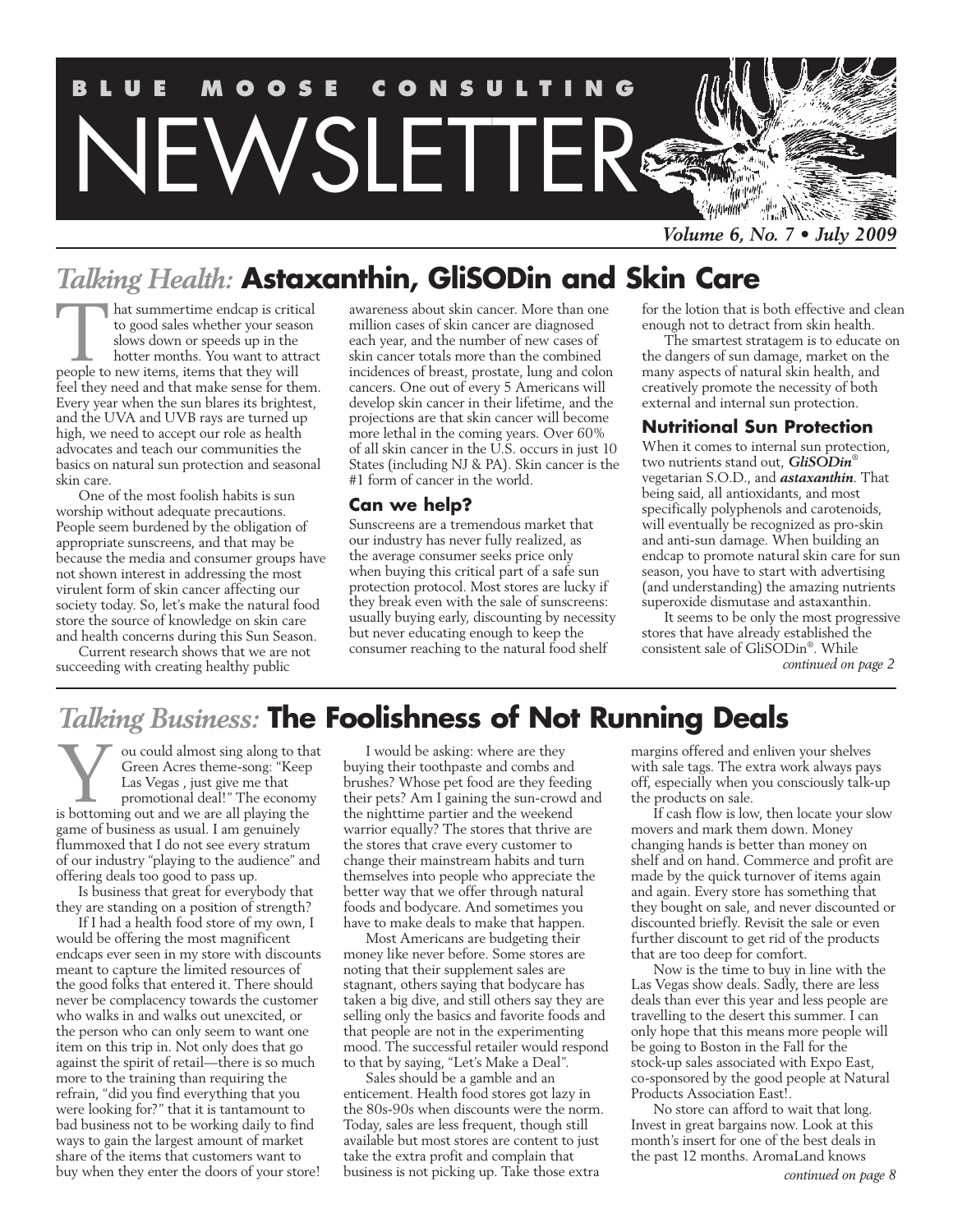### **Astaxanthin, GliSODin and Skin Care** *continued from page 1*

placement and sales for this nutrient are regularly increasing, it is obvious that the store salesperson is hesitant in incorporating this nutrient into their repertoire. Maybe this master antioxidant enzyme does too much for people to know how to recommend it? As we have discussed many times in this newsletter (this being an antioxidant I admire greatly), GliSODin® vegetarian S. O.D. is one of the greatest advancements in nutrition in the last decade. A supreme antiinflammatory, this product is simply a cantaloupe melon extract, rich in vegetal superoxide dismutase (SOD), covered by polymeric films of wheat matrix, gliadin. But, clinically, this is the only proven orally effective delivery of SOD.

GliSODin® is relevant for skin health and sun protection because studies have shown that GliSODin® supplementation allows a person to literally be exposed to the sun for a longer period of time without experiencing a burn. This does not end concerns over a sunburn, but in itself is an amazing nutritional benefit. GliSODin® works to resolve oxidative stress—so, if a burn does occur, then the GliSODin® acts to impede the damages that follow from UV radiation exposure.

S.O.D. is an antioxidant enzyme, and is the precursor to glutathione peridoxase. As such, it forms the front line of antioxidant enzyme defense. Enzymes in general are much more versatile in their antioxidant capabilities than the more-known vitamin antioxidants. S.O.D. is of great interest to the athlete, the anti-aging community, and those with immune system issues. GliSODin® has been shown to increase levels of S.O.D. in the body thorough oral supplementation, and this breakthrough means this anti-aging, master antioxidant will be shown to have amazing clinical applications as the years move forward.

GliSODin® is most important because it works to promote our own antioxidant production at the cellular level. GliSODin® activates the most powerful antioxidants known, the body's own internal antioxidant defense system—including superoxide dismutase (SOD), catalase and Glutathione Peroxidase. This is truly our first line of defense against harmful oxidative stress. Among the antioxidants our body produces, SOD plays the primary role. SOD transforms the most reactive, and therefore, the most dangerous, free radicals—the superoxide radicals—into ions that are less reactive. Every health educator should learn the applications of GliSODin vegetarian S.O.D. for preventative health care, and for natural, safe and effective skin sun protection.

The website, **www.glisodin.org**, is an international clearinghouse for information on this astounding nutrient. **Bluebonnet Nutrition** offers the most extensive selection of GliSODin S.O.D. with 100 mg and 250 mg dosage-forms in 30 and 60 Vcap sizes. In

creating an endcap for skin care against the dangers of the sun, GliSODin should be the centerpiece.

The other amazing nutrient that has been shown to be beneficial to the skin against skin damage is astaxanthin. This marine microalgae, gaining in popularity since the turn of the century, performs many integral cellular functions and as an antioxidant is 550 times more powerful than Vitamin E. Astaxanthin has been shown to be more powerful than lutein, and all the other carotenoids in reducing oxidative stress associated with UV sun damage, by maintaining catalase and SOD levels and protecting against accumulated DNA damage.

Astaxanthin also promotes healthy skin by guarding against lipid peroxidation, reducing inflammation profoundly, and protecting collagen, and the cells of the dermal layer, from oxidative stress. These actions will lead to increased skin moisture, and firmer and more elastic skin tone. While all the carotenoids will have a positive effect on skin health, none can match the versatility of astaxanthin. For a summary of research on astaxanthin—a huge nutrient in Japan and Europe manufactured continuously by Cyanotech® for over 23 years—review the studies noted on the PDFs found at the webpage, **www.cyanotech.com/bioastin/ bioastin\_techlit**.**html.** It is interesting that Hawaii has the lowest incidence rate of melanoma in the U.S. Could that be because astaxanthin is a regular nutrient on this Pacific Island ?

*Cyanotech* is the world's largest producer of natural astaxanthin. Theirs was the first product reviewed for human use by the FDA

#### **When Sunburn Strikes**

Your store should be the first place that people turn to when sunburn strikes. First, for Vitamin C, and BioAstin® astaxanthin and GliSODin S.O.D.—but also for **Aloe Life's** *Aloe Healing Skin Gel*. This product, containing certified-organic whole leaf aloe vera juice, is skin magic for soothing relief and repair. This product should be at the register for the entire summer season, in 1 oz, 4 oz and 8 oz sizes. Aloe is also great internally for prevention and when sunburn strikes. What do people most relate to aloe for? Healing skin burns. So highlight your best aloe skin gel—no other product compares to this gem.

The other quintessential skin healing formula for the summer, and excellent for sunburn, is **Sovereign Silver's** new *Homeopathic Silver First Aid Gel*. This product relieves pain while reducing inflammation and aiding in skin healing. What a powerful 1-2 punch these two products make, all summer long and for everyday use for almost every skin concern.



(astaxanthin nutrient is also used—often in synthetic form for salmon farms to give fish their red color), and is a pure astaxanthin, clinically validated by double-blind, placebo controlled studies. Not all astaxanthin is equal. Look for Cyanotech's product, found in **Nutrex Hawaii's** *MD* 

#### *Formulas Hawaii* products, including *DermaAstin*™.

How is astaxanthin complementary to GliSODin®? Both have patents on mechanism of action relative to sun skin burning, but astaxanthin seems

to add the physical characteristic of supporting skin structure during sun exposure\*. While both reduce oxidative stress and support immune response, astaxanthin seems to have a greater role in preventing wrinkles. Both can be taken orally, and should be administered 1-7 days before sun exposure; both are safe for daily supplementation.

Astaxanthin and GliSODin® provide exciting news for your customers. Both will serve an equal purpose of slowing the effects of sun-damage by allowing a skin resistance to sun burning for a longer period of time than skin not protected by these nutrients. These nutrients also provide other noticeable effects for skin health. They are appreciated for many reasons by the anti-aging and athletic community. GliSODin® and astaxanthin can bring new sales to your store this summer if you learn their applications and can recommend them for the varied uses they offer. Nutrex Hawaii has *BioAstin*™ in 4 mgs in a 60 and 120 gelcap size and the new *BioAstin Supreme*™ in a stronger 6 mg size in a base of organic olive oil, as well as BioAstin™—specific products for other uses are *JointAstin*™, *CardioAstin*™, and *DermaAstin*™. DermaAstin™ contains A, C, E, Lutein, Green Tea Extract (45% EGCG), Organic Flax Oil, Organic Olive Oil, Rice Bran Oil, and mixed tocopherols.

The ideal recommendation for every sunworshipper is DermaAstin™ and Bluebonnet Vegetarian S.O.D. daily. They provide safety, internal sun protection, skin health support and many other essential health benefits.

Other nutrients that have been studied to aid the skin when exposed to UV radiation include CoQ10, lutein and lycopene. Lutein has been shown to increase skin hydration and elasticity, and lycopene was shown to reduce mitochondrial skin damage. Both these nutrients need to be gained by food or nutraceutical consumption as the body does not make them. These antioxidants and carotenoid pigments (lutein, lycopene and zeaxanthan are all carotenoids) show that eating foods in a wide array of the color spectrum will promote good skin protection, but also inform that these antioxidants provide many unique and important physiological benefits!

*continued on page 6*

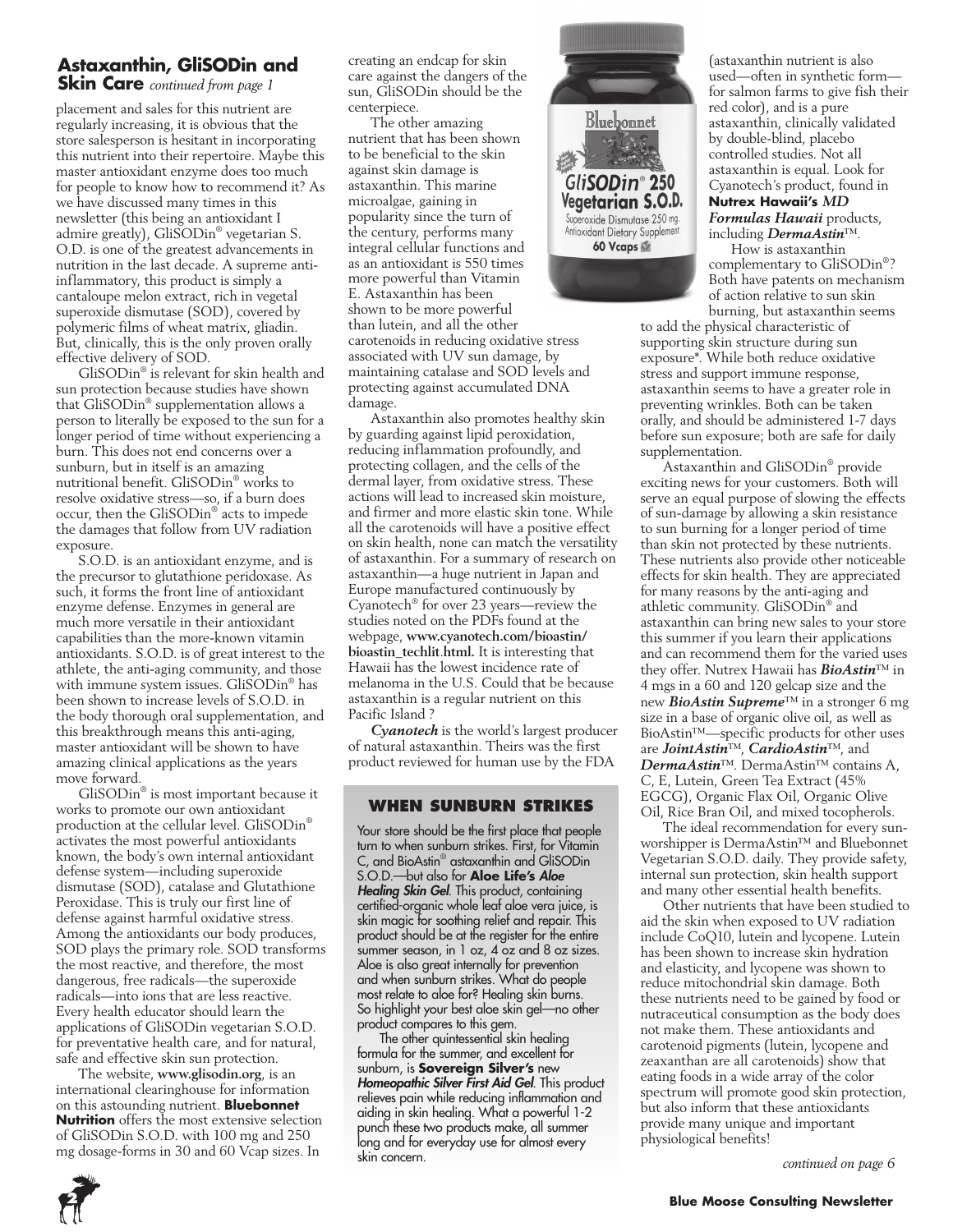

# NORDIC NATURALS

Pure and Great Tasting Omega Oils

# *New Items, because Vitamin D is healthy and HOT!!*

**Complete Omega 3, 6, 9-D** item #1778, 60 softgels lemon flavored, wholesale: \$11.97 retail: \$19.95

**Omega-3, GLA from Borage and Vitamin D** Complete Omega 3, 6, 9-D, item #2778, 120 softgels lemon flavored, wholesale: \$21.57 retail: \$35.95

> **Omega 3-D** item #2761 120 softgels, wholesale: \$19.17 retail: \$31.95 Omega-3 with a lanolin-based Vitamin D3 cholecalciferol

# **Vegas Show Deals**

Nordic Naturals trade show deals are specifically for stores that attend the show. You must use a Nordic Trade Show Order Form to place your order. Trade show deals are listed on the order form

**Booth #1345**

Not represented by BMC in NJ, SC and parts of PA Not represented by BMC in NC, SC



**Vegas Trade Show Deal** *Show Deal open to all accounts for 1 order only….must mention deal*

**18% TRADE SHOW DISCOUNT**

buy-in dates, July 6-17

## *available in July,* **Super Earth® Liquid Multinutrient Formula**

gluten free, tropical fruit flavor, 32 oz., containing • 25 crucial vitamins, minerals and antioxidants • 28 plant-based nutrients

- astragalus, ginseng, garlic, ginkgo • spirulina and chlorella
- pomegranate, grape seed, extracts of acai, mangosteen goji, tart cherry extract.. and more

• whole food-based multivitamin and multimineral formula with Vitamin D3

The perfect complement to the Super Earth Family of supplements including the Super Earth**®** multivitamins, mini-caplet multivitamins, and Super Earth**®** Soy Protein Powder.

**Booth #1424**

# **INEWTON** homeopathics

**Nurturing Naturally Since 1987** 

# *July Promotions* **20% Discount 6+ per SKU**

Bangs and Scrapes, Kids (F034) Constipation, Kids (F008) Fever Aid, Kids (F004) Teething & Colic, Kids (F026) Tummy Upset, Kids (F020)

*Vegas Show Deal Line Drive* **10% for non-attendees 15% for trade show attendees**

*We now represent Newton Labs in West Virginia*

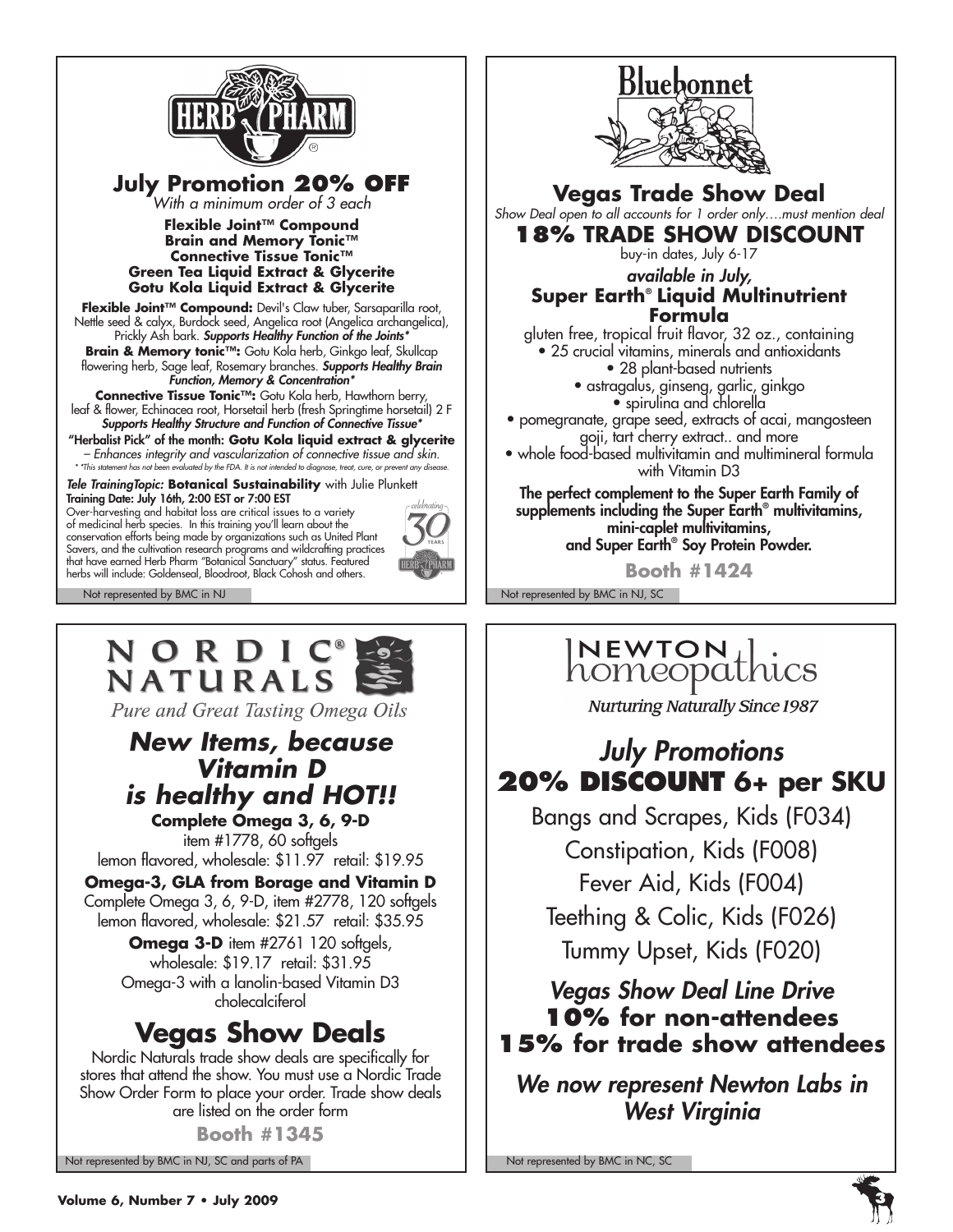

# Vegas Show Deal **20% off**

*show attendees only orders placed at the show*

## The raw food family is now 5 *The Next Food Revolution*  **starts here Juvo**

Juvo Original Formula

Juvo Original 40 gm meal packets

JuvoSlim

JuvoSlim 40 gm meal packets

Juvo Raw Superfood USDA Organic

**Booth #726**

Not represented by BMC in Eastern PA, NJ



# *Vegas Show Deal* **Nature's Wonderland Herbs**

Single Herb Capsules & Special Formulas - 60 VCaps/Bottle

Over 175 Single Herb Capsules Over 40 Special Formulas in Capsules or Loose Tea Boxes

## **10% Line Drive**

**mix & match** for a \$50.00 minimum & **Free Shipping!**

Buy-in dates July 15-31. Price Lists Available upon Request

> **Olbas® 10% Line Drive**

 to BMC customers, direct orders placed July 15-31



**Health Education** Products + Aloe Vera

## *July Special* **BODY HEAT PAIN RELIEF FORMULA**

Available in Vanilla (8 oz or 4 oz) or Natural Menthol scent (6 oz.)

## **12 bottles mix and match at 15% off**

#### **Perfect for summertime activities!!**

With the penetrating, lubricating, warming and healing agents of Menthol, MSM, Whole Leaf Aloe Vera Juice, Arnica and other herbal extracts, Body Heat helps relieve tension and soreness due to athletic injury; physical exertion; gardening; arthritic aches; broken bones; shoulder tension; old injuries; carpal tunnel; and even daily stress and fatigue. The 100%-natural Vanilla extract leaves a delicious fragrance. Also available in a non-vanilla formula.

Aloe vera is the perfect carrying agent to help provide deeper, longer-lasting relief. This product can be felt, with the aloe carrying the nutrients down to the source of pain to help eliminate it while bringing soothing relief.

#### wellinhand **ACTION REMEDIES Topically Applied Herbal Answers July Specials10% off** Direct orders only **Vanilla Rum Exfolio Crème with Blueberry and Cranberry Seeds** *Natural Moisture Rescue Polishing Creams* Luxurious Exfoliation Without the Aggravation— No Stirring, Mess or Spills! A wonderful exfoliation experience without the annoying preparation and clean-up that most sea scrub products require. Unlike loose sea salt and oil products that need a stir prior to application and tend to spill and make a mess, Well-in-Hand's new Polishing Creams have a unique, creamy consistency that is very convenient. Customers simply massage this rich, emollient cream anywhere on the body to nourish, rejuvenate and exfoliate the skin. Bottled in 3-inch tall, 3-ounce cobalt blue jars with a clamp seal. Featured in *The Herb Quarterly* and *Massage & Bodywork* Magazines. **CUT RESCUE** *Complete your Natural First-Aid Kit!* Aluminum-free. 100% Natural, non-sting. Includes Slippery Elm, Lavender, Plantain and Goldenseal herbs providing protective outer covering to promote cleanliness and wound closure. Sprinkle on minor bleeding to instantly form a protective scab and promote cleanliness. Acclaimed by: Seniors for skin tears ; Active children;

Gymnasts for skin rips; Hurried (clumsy?) cooks; People who shave; Pet owners who trim claws a wee bit too close!



## *Vegas Show Deals* **Line Drive Excitement 5%off**

no minimum and free shipping buy-in dates July 6-17; or

**10% off** orders placed at show by store or attending broker minimum 12 items mix & match; or

#### **10% off PLUS** orders placed at show by store/ attending broker; minimum 24 mix & match, adding a box of 50 2-pak samples and literature

Dr. Ohhira's Probiotics 12 PLUS 30 and 60 capsules boxes

Dr. Ohhira's Essential Living Oils

Dr. Ohhira's Magoroku Skin Lotion Dr. Ohhira's Probiotic Kampuku

Beauty Soap

**Booth #935**



*Finest Quality Hair, Body and Skincare Accessories*

# **Vegas Show Deal 25% off with free freight**

*show attendees only*

This is a great time to stock up on a rare show deal, and to consider bringing the line in.

Not going to the show, but considering bringing the line in? Talk with your BMC rep about opening order discounts.

## Remember the new pet brush line is perfect for your pet set: and people love their pets!!

**Booth #953**

Not represented by BMC in NC, NJ, Eastern PA

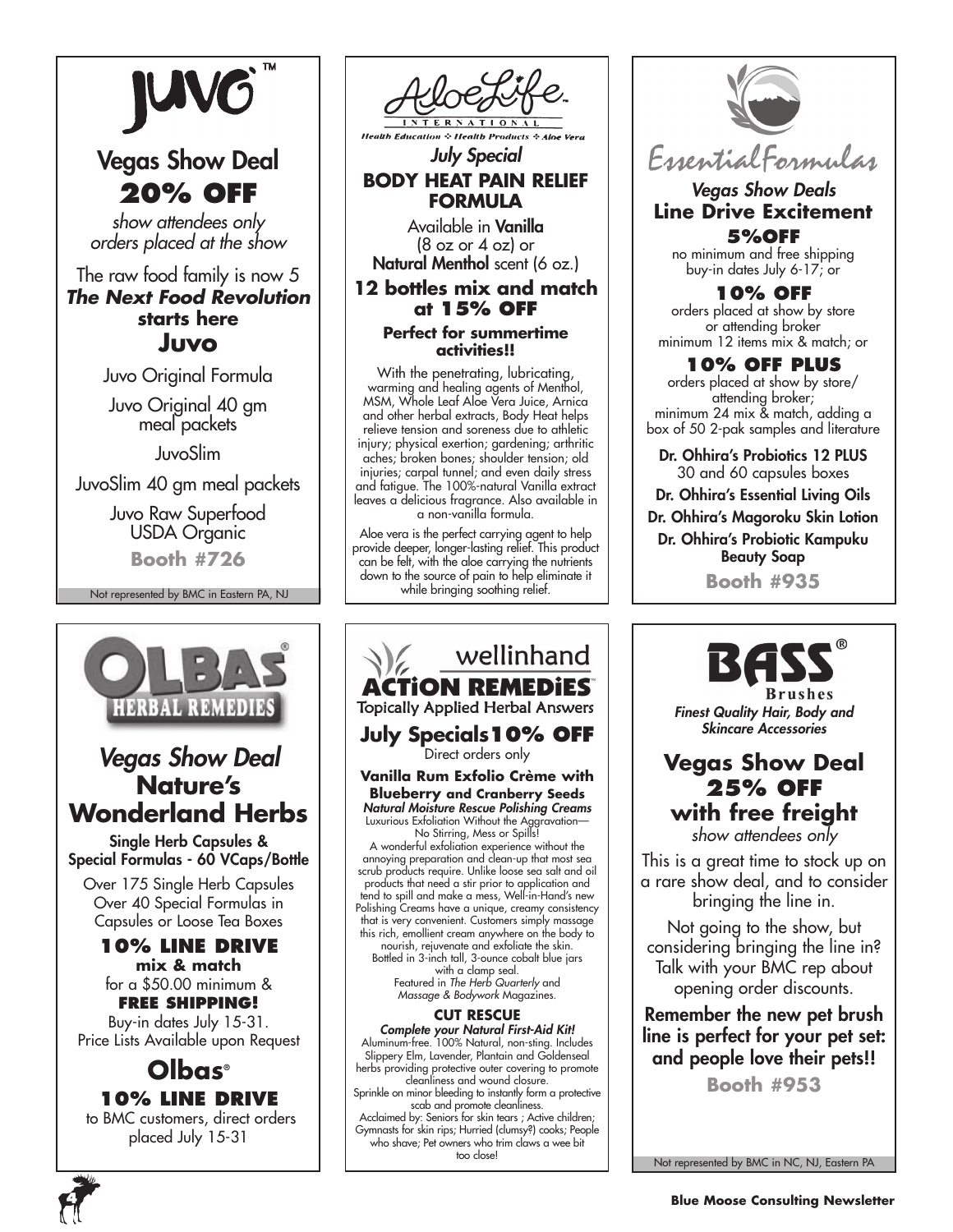

### *Summer Hair Care Give-away Promotion Henna Cream Gift with Purchase*

Surya Brasil All Natural Cream Semi-Permanent Color Henna Cream is now available for a limited time with a 3.04 fl. oz. Leave in Cream **Conditioner** 

**This Gift with Purchase is sure to excite people about these two great products!**

Surya Semi-Permanent Hair Color: 15 vivid colors providing a treatment for hair & scalp. Made with natural plant and fruit extracts including aloe and acai, the products contain NO ammonia, NO PPD, NO parabens, NO resorcinol, and NO lead. Hypoallergenic and gluten free.

The Bonus Offer is a Color Fixation Leave in **Conditioner**. This all-day, lightweight formula conditions and styles while protecting hair color from fading. With carotenoid-rich Amazonian buriti oil and cupuacu butter. This free trail-size promotes lasting color.

**Surya now has a blogspot including YouTube videos: keep updated at http://suryahenna.blogspot.com/** *Since 1995, and now in 16 countries*

# immune **HEALTH BASICS**

CLINICALLY PROVEN IMMUNE SUPPORT

*Never was there a time to be more vigilant in supporting preventative health care for the immune system*

# **June Promotion**

**6 each per SKU 10% 9 each per SKU 15% 12 each per SKU 20%**

Wellmune WGP® is a natural ingredient that is clinically proven to safely enhance immune responses that protect against a wide range of health challenges. Wellmune WGP® activates billions of innate immune cells, which are the body's first line of defense, to more quickly recognize and kill foreign intruders without stimulating the immune system. This unique ingredient's patented, year-round protection is the culmination of more than \$250 million in research with leading university and government institutions



**PERFECT® ORGANICS** *July Promotions* **Stock up on** 

**Body Scrubs! 10% off 6 or more**

(\*mix and match scents\*) Choose from these three Ultimate Body Scrubs: Lavender Lavish, Hazelnut Coffee Orange Ginger

*The cleanest ingredients one could wish for:* Example: Ultimate Lavender Lavish Body Scrub: Organic Oat Bran, Organic Corn Meal, Sea Salt, Organic Almond Meal, Organic Rice Bran, Organic Sugar, Organic Wheat Bran, Organic Sweet Almond Oil, Organic Sunflower Oil, Organic Olive Oil, Organic Hazelnut Oil, Organic Jojoba Oil, Organic Calendula Extract, Organic Chamomile Extract, Organic Marshmallow Root, Organic Essential Oil of Lavender, Non-GMO Vitamin E.

VEGAN

# **MushroomScience**® **Vegas Show Deal 10% for non-attendees 20% for those who attend New Customers: buy 2, get 1 free** buy-in dates, July 6–July 17 **Coriolus** Reishi Gano 161™ Agaricus blazei Coriolus Cs-4 Chaga Extract **Maitake** Lions Mane Maitake Gold 404 liquid 5 Mushroom Formula Anti-Fatigue Formula

Miracle Zzz **Booth #1147**



HERBAL HEALTHCARE *July Promotions for the Summer Months*

 **Skin Care** *VeinCare® • 60 Vcaps DermaCare® • 120 Vcaps Neem • 60 Caplets*

> *Formulas: by units* 12 mix + match = 10% 18 mix + match = 12%  $24 \text{ mix } + \text{match} = 15\%$

### *Organic Pure Herbs (OPH)*

 $12 \text{ mix} + \text{match} = 10\%$ 

18 mix + match = 12%

 $24 \text{ mix} + \text{match} = 15\%$ *~~~~~~~~~~~~~*

#### **Organique by Himalaya is 10% off July line drive**

*Ask your BMC rep for introductory discounts with deeper purchases*

Not represented by BMC in EasternPA, NJ A full range of *Head-to-Heel* Natural products made with *Organic Ingredients*. Organique premier bodycare products do not contain any GMO products, and are free of over 200 synthetic ingredients



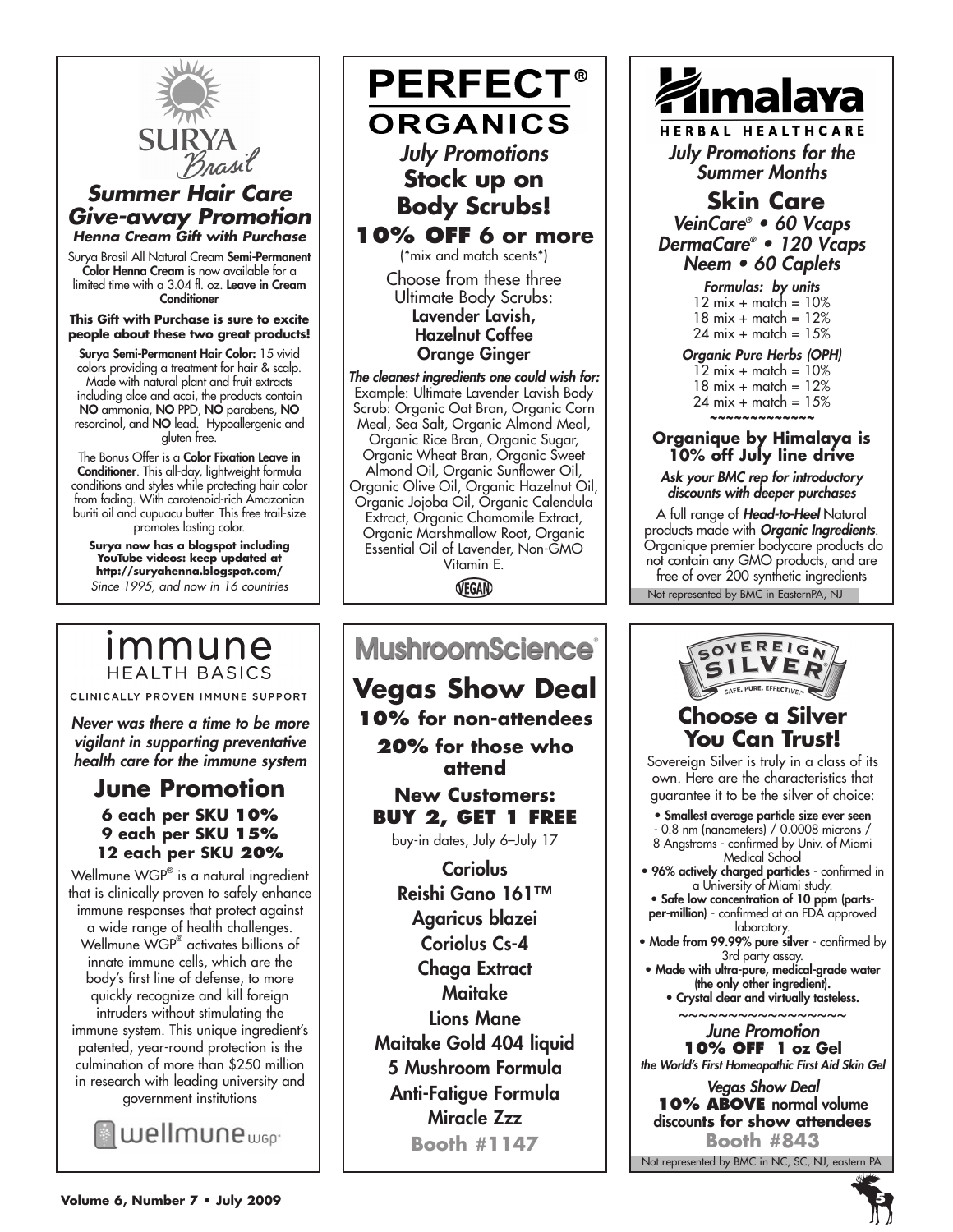#### **Astaxanthin, GliSODin and Skin Care** *continued from page 2*

### **UV Radiation Causes an Immune Response**

Every sunburn is a marker for immune system damage. The immune system works best when the anti-inflammatory markers in the body are balanced and active.

Research on the benefits of Omega-3s for immune system health shows that the profound anti-inflammatories—EPA and DHA—assist both immune health and cellular repair. A strong immune system is able to handle an incident of burning better than a weakened one, and studies on the immuno-compromised show this overwhelmingly.

Studies show Omega-3s, particularly EPA, also prolong the time it takes for skin to burn during skin exposure.

Keeping the Omega-3 intake therapeutically high (between 2000-3000 mg of the combined total of EPA and DHA daily) will help balance immune function and increase the efficiency of the inflammatory response to damage, trauma or cellular assault. As proof of this statement, research suggests that Omega-6 intake be limited in situations of concern for skin cancer, and of course trans-fats are contraindicated.

In building a scientifically-pertinent skin care endcap, **Nordic Naturals** pure and

great-tasting Omega-3s would be an essential. As we begin to understand the dosage requirements for Omega-3 nutrition, we see that the *Ultimate Omega* gelcaps, and the *Omega-3 Liquid* and *Omega-3D* liquids are the best recommendations for everyone. Nordic's *new Complete 3, 6, 9D* gelcaps (60 & 120 ct sizes available now) would also fit well on a skin health display, as Vitamin D is essential for immune system health!

The other primary fatty acid that may be beneficial when skin cancer is a concern is CLA, Conjugated Linoleic Acid. Most stores have this product in their weight loss section, but the research on CLA for cancer prevention and diabetes is very intriguing. **Bluebonnet** offers *Tonalin*® *CLA* 1000 mg softgels at an excellent price. For those who do not consume meat and dairy from animals that are grass-fed, CLA can almost be considered an essential dietary fat.

Immune support is certainly the trademark of the natural foods industry. In the realm of prevention for people concerned about skin cancer, the B vitamin *Folic Acid* (or folate from foods) is essential for its role in making RNA/DNA. Recently published studies again point to the importance of this nutrient for basic human health, and our industry needs to advertise the scientific validity of the key nutrients we supply. Bluebonnet's Folic acid is kosher and in Vcaps in 400 mcg and 800 mcg doses in many sizes.



### **BMC Booths at the Las Vegas Trade Show**

| <b>Mushroom Science 1147</b>   |  |
|--------------------------------|--|
| <b>Nordic Naturals 1345</b>    |  |
| <b>Essential Formulas  935</b> |  |
|                                |  |
| Sovereign Silver  843          |  |

A product that would fit right in with this skin support endcap, and which is in high demand by Doctors looking at the evidence for natural substances that may have benefit in cancer prevention, is the product *InoCell™ IP-6*. This nutrient, found in grains, legumes, nuts, seeds (especially germinating seeds) and in all mammalian cells—where it performs many functions for proper cell health—works more specifically than fiber at binding iron and other minerals that "feed" cancer growth. With over 70 studies on this complex, *Inositol Hexaphosphate*, sells itself when presented to those people concerned about minimizing the circumstances that afford the spread of cancers (**www.inocell. com**).

Bluebonnet Nutrition has a unique blend of *InoCell™ IP-6* with the medicinal mushroom complex AHCC (containing **a**ctive **h**exose **c**orrelated **c**ompound) that is valued by progressive nutritionists and medical professionals everywhere.

Other critical nutrients for skin care and cancer concerns are: Vitamin E, which is best when combined with the trace mineral selenium; and vitamin C—which should never be forgotten in its role, along with lysine, for cell integrity and strength; the minerals Calcium, Magnesium and Zinc; and the phytonutrients grape seed extract and pycnogenol.

Digestive enzymes, especially trypsin, chymotrypsin and the amylases are beneficial in digesting proteins and carbohydrates, which keep the body functioning efficiently so that it is not distracted from the task at hand of immuno-protection.

See how a skin-specific endcap can teach the benefits of nutraceuticals, basic nutrition and optimal health!

### **Foods People Recognize**

The skin health endcap is a perfect opportunity to educate the community on the many foods that have been shown to help in the prevention of cancers at this time when the sun mercilessly beams its radiation on our planet. People need to be informed on the research that is prominent on many everyday foods that are actually superfoods for immune-strength and support.

Broccoli stands tall with all the cruciferous vegetables (think cabbage, cauliflower, and brussel sprouts) for their cancer-fighting phytonutrients, sulfurophane and the indoles. Not only does broccoli has

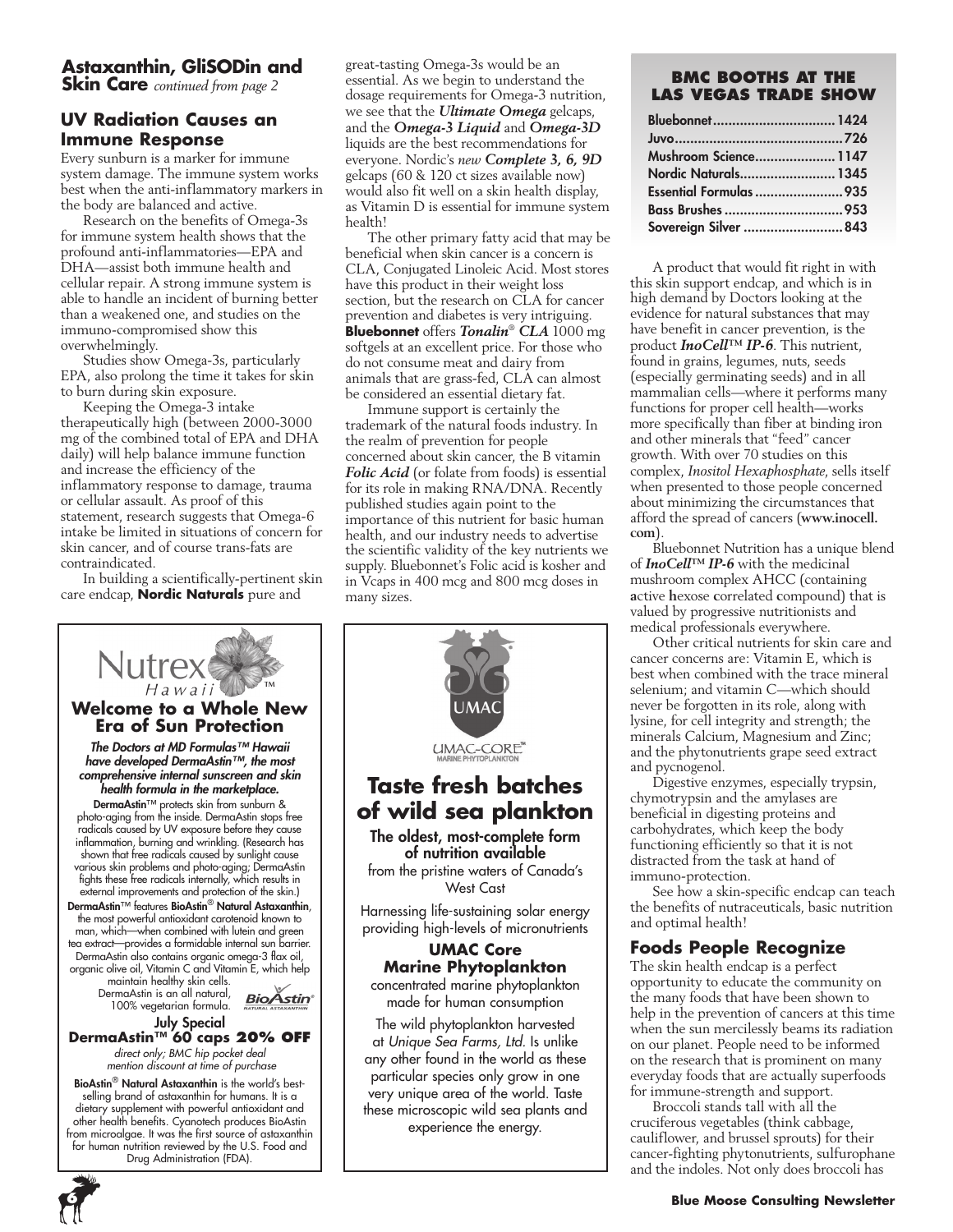an effect on tumors, but it is also effective in detoxification. Broccoli tops the list of nutrients people turn to when they are aware of the deleterious effects of xenoestrogens and other endocrine disruptors. Recently, research on one of broccoli's active ingredients, sulfurophane, suggested that it is recommended for repair in situations of vascular damage. Who would have known broccoli was so beneficial?

Bluebonnet offers a very well-priced product called *Broccoli Active*® 500 mg Vcaps which is unique in the market because it contains an extract of all the major parts of the broccoli, the plant, sprout and seed.

Garlic, green tea, turmeric—and every colored-fruit and vegetable—has something to offer the person wanting to eat well to build resistance and protect the body against sun damage.

Green tea has been recognized for years for its benefits against cancer. Green tea contains powerful polyphenols that have demonstrated several mechanisms beneficial against skin cancers. The most recognized polyphenol, a catechin called epigallocatechin gallate (EGCG)—is what seems to show the greatest promise, as not all green teas have equal activity. Bluebonnet has the highest amount of EGCG per capsule at the best price in the market, with its *EGCG Green Tea Leaf Extract* (#1378, 60 Vcaps & #1379, 120 Vcaps).

Turmeric shines as equally as Green tea in the research successes specific to cancer. Turmeric is currently receiving scientific praise for its anti-inflammatory capabilities as well as its abilities in both prevention and intervention. Bluebonnet once again has the most broad-spectrum and potent product on the market, with their kosher *Turmeric Roots Extract Vcaps* with *Curcuma C3 Complex*. ® This patented formula (patented for extraction process, and a "bioprotectant" array of curcuminoids) is the turmeric that is showing the greatest promise in studies at NIH.

Herb Pharm offers an organically grown turmeric that holds the quality-assurances that they are so recognized for, and **Himalaya USA** offers a *Turmeric* capsule that they grow themselves. Feature on your endcap every type of superior turmeric for optimal results: liquid extract (Herb Pharm), Vcaps herb (Himalaya USA) and standardized Vcap (Bluebonnet). Likewise with green tea: offer an extract in softgels and high EGCG extract Vcaps from Bluebonnet, and a delicious, organic, Darjeeling Estate liquid extract in both alcohol and glycerite forms from Herb Pharm.

Foods people can relate to: nutrients that their bodies will utilize and an endcap that says it all!

Everything that supports the immune system can be recommended for people being exposed to a high-volume of sun on a daily basis. Other essential nutrients would include the medicinal mushrooms and WGP-3 beta glucans. These foods are beneficial in every situation where cancer is a concern.

UV radiation suppresses the immune system on several distinct levels. It is a tumor initiator, a tumor promoter, and a co-carcinogen. UV radiation can induce intense inflammation, cause extreme oxidative stress, immunological cell alterations, and hyperpigmentation and disrupt immune system function. Sunburn is no laughing matter.

### **Building Healthy Collagen**

The immune system is a reflection of overall health and vitality. The skin is indeed the largest organ, and skin tissue works well when it is healthy. Healthy collagen depends upon such basics as clean water intake, good sources of protein, Vitamins A, C & D, and quality aloe vera is also beneficial in this equation.

**Herb Pharm** has a unique formula called *Connective Tissue Tonic*™ that is noted to support healthy structure and function of connective tissue\*. The product

#### **"We Are health food people" Debra Claire, Founder and President, Perfect Organics**



Creating Perfect Organics is something that has come really "naturally" to me. I was raised in an organic, green household in the San Francisco Bay Area and spent much of my childhood in labs observing natural product formulations because my mom is a chemist. As a young girl, I had the opportunity to go on an ingredient sourcing trip to Africa. It was on this trip that I really began to understand the value and healing power of natural ingredients. Even though the vague idea of Perfect Organics was born at that moment, it would take years before I would dive headfirst into

launching a company.

After graduating from the University of Maryland, I spent time working as a commercial makeup artist. I was horrified by the chemically laden products I was using on clients and really felt that I could create something better. I wanted to create effective and luxurious personal care products that were healthy for planet and the user by sourcing high quality organic ingredients. In the beginning, I was doing everything from product formulations to sales and marketing to business development. However, with the help of a great team and wonderful support from Blue Moose Consulting, I've been able to establish a successful business that allows me work in an industry I am passionate about. We've been fortunate to receive good press, have celebrities use our products and collaborate with highly reputable non-profit organizations. What I am most proud of is that I've created a workplace where people are happy and challenged and enjoy coming to work.

#### **Give me your dry & tired lips**

Nothing damages the skin on the lips more than the sun. Everyone likes to have their favorite lip care with them all summer long so make sure that you never run out of the favorites. The newest lip balm on the block is **Himalaya USA's** *Organique* Soothing Lotus Flower Lipcare. Great for use while in the sun, this product combines turmeric and Soliga Rainforest Honey, with Fennel and Natural Vitamin E and Cocoa Butter to give you a product that will keep lips soft all summer long.

And Blue Moose Consulting's favorite, **Perfect Organics**® *Shea Butter Lip Balms* are perfect to re-moisturize your lips after a day in the sun. These lip balms are as clean as you can get!! They contain no beeswax and are vegan, and protect and heal the skin with their vitamin-rich organic ingredients—including sweet almond oil and hazelnut oil and organic essential oils. Lip care doesn't get any better than this. Stock both these superlative lip care items by your cash register, and offer skin healing for the lips as well.

includes Gotu Kola herb, Hawthorn berry, leaf & flower, Echinacea root, Horsetail herb, and would be a secondary formula for anyone who was looking to strengthen the skin or repair the skin after injury or trauma. The *Health Veins Tonic*™, used in situations including vascular fragility,\* would also be beneficial in situations where nutrients are not getting to the skin, leading to imbalance and susceptibility to danger. This liquid extract includes Horse Chestnut seed, Butcher's Broom rhizome, Stoneroot leaf, flower & rhizome, Rosemary young leaf branches and Prickly Ash bark

Other great herbal formulas for skin health include **Himalaya USA's** *DermaCare*® which supports normal skin metabolism while supporting the body's cleansing process and immune system. The results are smooth and radiant skin. Likewise, a complementary product is their VeinCare® which herbally supports vascular system integrity. Bluebonnet still ranks its *Age-Less Skin Formula*® *Vcaps* as one of their best-sellers. This formula was the rage when Dr. Perricone was writing of the use of Omega-3s in conjunction with ascorbyl palmitate, alpha lipoic acid and DMAE for reducing wrinkles, and it is still used by many for healthy, wrinkle-free skin.

Never underestimate the importance of healthy skin for beauty. Learn the factors that lead to healthy skin from the inside out. From an effective probiotic, to liversupportive formulas, your stature in the community as an expert on health should include an expertise on healthy skin, skin care and skin disease prevention. This is the time of year to shine, so create that informative endcap, educate your staff and community, and make people healthy in every aspect of their lives.  $\bullet$